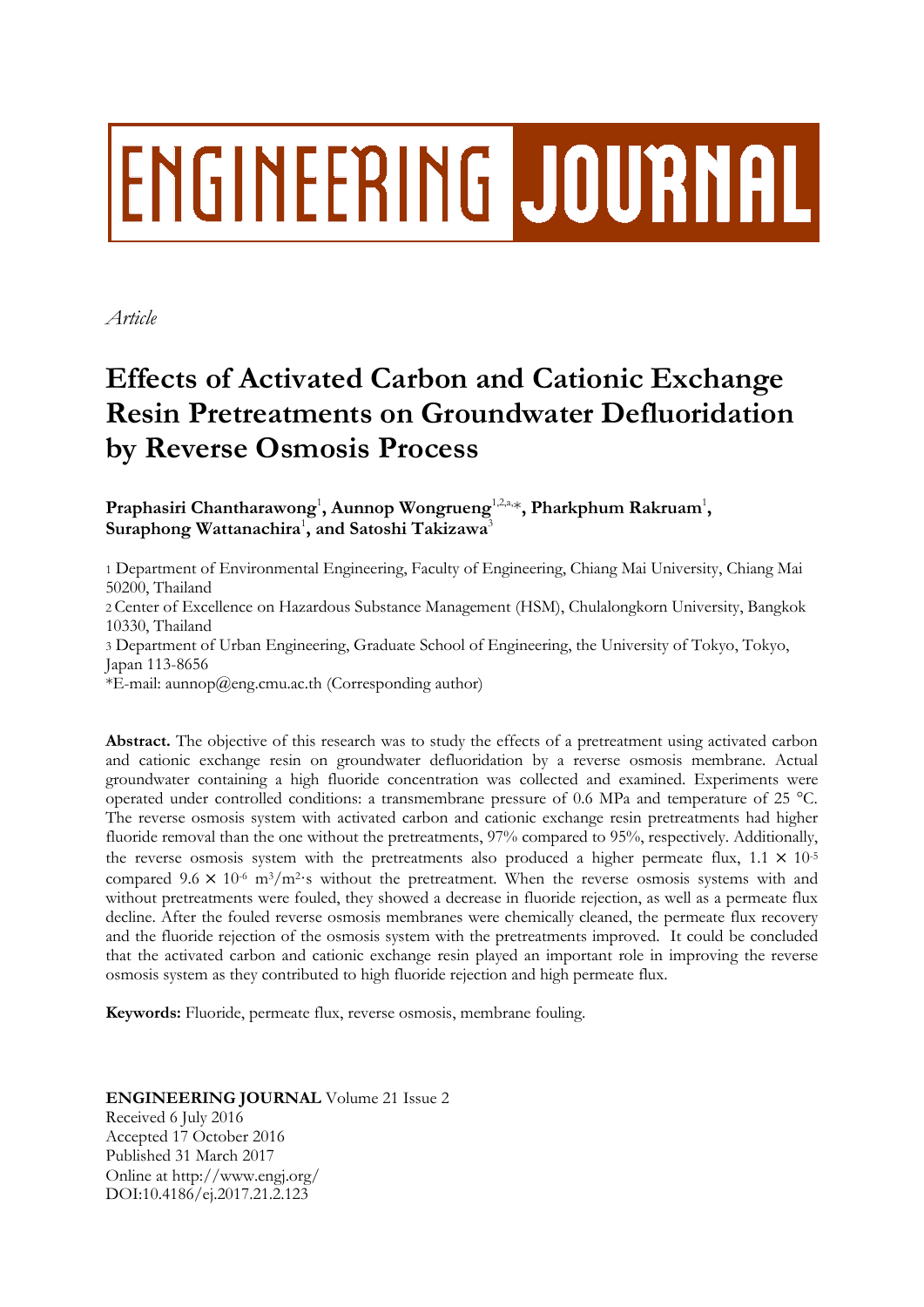# **1. Introduction**

Many provinces in the northern area of Thailand experience the problem of high fluoride contamination in groundwater; such provinces include Chiang Mai and Lamphun [1]. This could be attributed to fluoride minerals such as CaF<sup>2</sup> from their mountains, hot spring areas, and igneous and metamorphic rocks [2-4]. At present, many village waterworks do not have adequate natural surface water to produce sufficient amounts of clean water for their villages. Fluoride contaminated groundwaters have been utilized in households for cooking and drinking [5]. Maximum fluoride concentration in drinking water standard was set as 0.7 mg/L by The Ministry of Public Health in Thailand [6]. Adverse health impacts, such as dental and skeletal fluorosis, occur if fluoride contaminated water is not treated properly [7-11]. Therefore, people who live in fluoride contaminated areas should understand the health risks. A child education program has been undertaken to help with reducing effects of the high fluoride concentration in groundwater [12]. Not only the child education program but also a fluoride removal process should be considered.

Some technologies have been currently proposed such as adsorption via dolomite sorbent [13]. However, its moderate fluoride removal efficiency could be achieved. As a result, other technologies have been introduced. Membrane technology has been widely applied in the water supply production process, wastewater treatment process, and recirculation process [14-15]. In particular, reverse osmosis membrane filtration has been applied to defluoridate groundwater because of its ability to disinfect and remove other contaminants as well [1,16]. Furthermore, it now comes at a lower cost. A reverse osmosis system can be installed in a small space and does not produce chemical sludge. Pretreatment units can be added to enhance a system's defluoridation performance. In addition to its water pretreatment duties, a pretreatment unit can prevent the membrane from deterioration and foulants, and also expand the useful life of the membrane [17-18].

This research studies whether activated carbon and cationic exchange resin pretreatments can enhance the fluoride rejection efficiency of a reverse osmosis membrane filter used for groundwater defluoridation.

### **2. Materials and Methods**

#### **2.1. Experimental Setup and Sampling Points**

The reverse osmosis membrane filter used in this study has a 200 L/d filtration capacity. An activated carbon filter and cationic exchange resin filter were used as the pretreatments. Microfiltration membrane was made from polypropylene with nominal pore size of 5 microns. Activated carbon filter was in granular form with a 25 cm length of cartridge and its service life of 10,000 L. Cationic exchange resin filter was a 25 cm length of cartridge for calcium and magnesium removals.

This research compared two systems: a system with the pretreatments and a system without the pretreatments. The experimental setup is shown in Fig. 1.



Fig. 1. Experimental setup.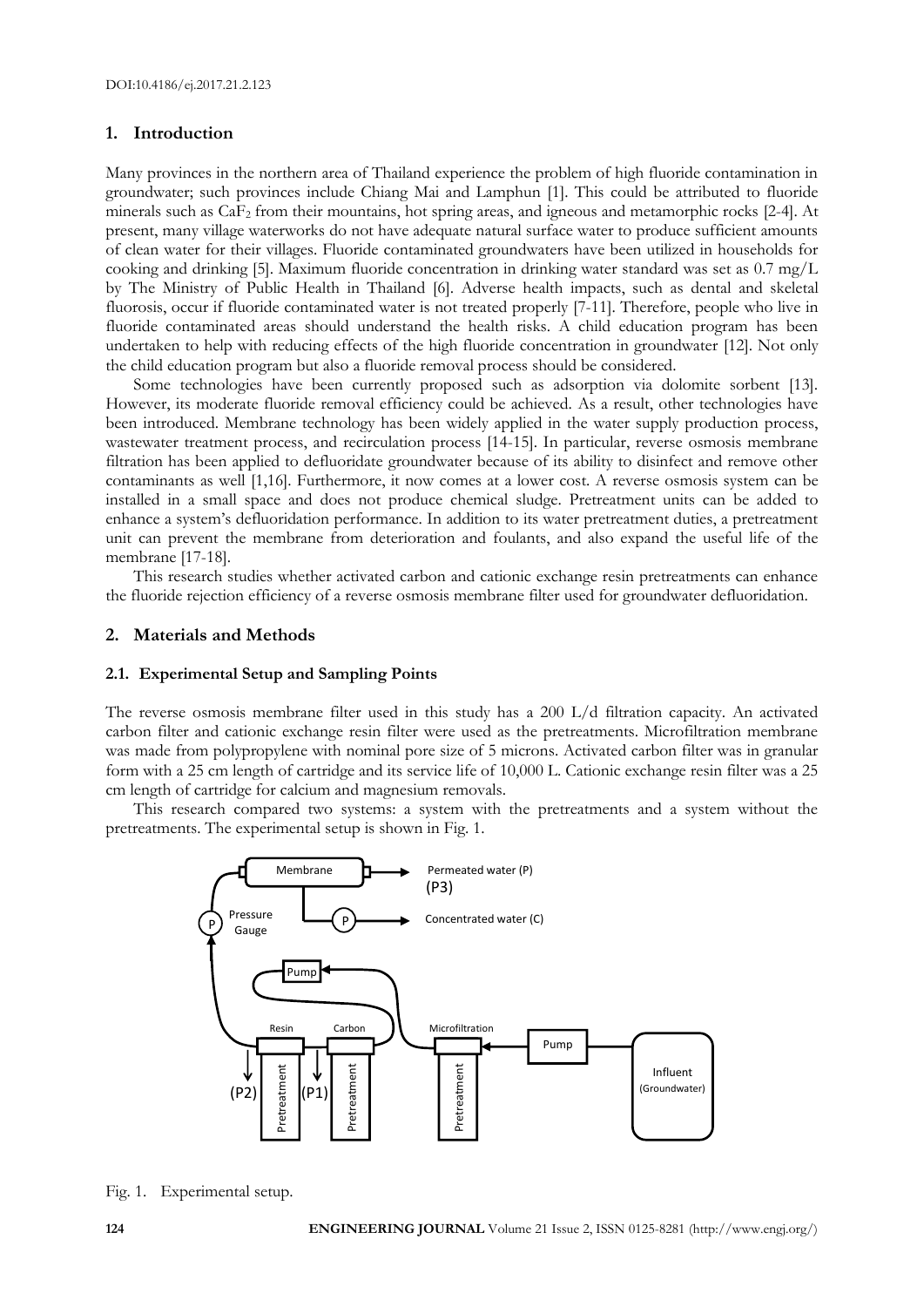The sampling points measured the microfiltration filtered water (P1), activated carbon filtered water (P2), cationic exchange resin filtered water (P3), permeate water (P), and concentrated water (C), respectively.

#### **2.2. Synthetic Water and Actual Groundwater**

To investigate the initial fluoride rejection efficiency of the reverse osmosis system, synthetic water was prepared from sodium fluoride at 10 mg/L, which is similar to the fluoride concentration in natural groundwater.

Actual groundwater from a sampling site at Baan-Buakkhang School in Sankamphaeng District, Chiang Mai Province, had a fluoride concentration of approximately 11 mg/L. Each system filtered 40 L of actual groundwater daily.

### **2.3. Experimental Methods**

The two systems were operated at room temperature. Deionized water was filtered through the systems under transmembrane pressures of 0.2, 0.4, and 0.6 MPa, respectively, to determine the permeate flux and pure water permeability of each system.

To investigate the fluoride rejection efficiency, synthetic water was prepared from sodium fluoride (NaF). Synthetic water containing 10 mg/L of fluoride was fed to both systems under each transmembrane pressure (0.2, 0.4, and 0.6 MPa). Water samples from each of the sampling points of the systems were collected, and the fluoride concentrations were analyzed.

To treat the fluoride contaminated groundwater, 40 L of actual groundwater was filtered through the systems daily under a transmembrane pressure 0.6 MPa at room temperature. After that, the efficiencies of the two systems were evaluated by calculating their permeate flux and fluoride rejection values. A course of filtration was separated into 4 periods including (1) Initial period, (2) Steady state, (3) Membrane fouling, and (4) After cleaning, respectively. Initial period was observed during 0-160 L of the filter volume. Steady state was obtained at the filter volume of 161-600 L. Due to a poorly built groundwater well; turbidity of groundwater could be high especially in rainy season. As a result, kaolin was added to observe the effect of membrane fouling. The effect of membrane fouling on the membrane's performance was observed at the filter volume of 601-760 L by adding kaolin to increase the turbidity of groundwater until the turbidity reached 500 NTU. Finally, a recovery of the membrane performance (761-1,000 L) was examined after membrane cleaning with 0.1 N of sodium hydroxide and 0.1 N of citric acid, respectively [19].

#### **2.4. Analytical Methods**

The fluoride concentration was analyzed using a UV-visible spectrophotometer at 570 nm wavelength (Jenway 6400 spectrophotometer, Jenway, UK). Total hardness, the calcium concentration, and the magnesium concentration were determined by the titration method [20].

#### **2.5. Membrane performances**

**Transmembrane pressure (TMP)** was calculated as follows:

$$
TMP = \frac{P_f + P_c}{2} - P_p \tag{1}
$$

where  $P_f$  is the feed pressure (MPa),  $P_c$  is the concentrated pressure (MPa), and  $P_p$  is the permeate pressure (MPa) [21].

**Permeate flux** was determined as follows:

$$
Permeate flux = \frac{v}{A \times T}
$$
 (2)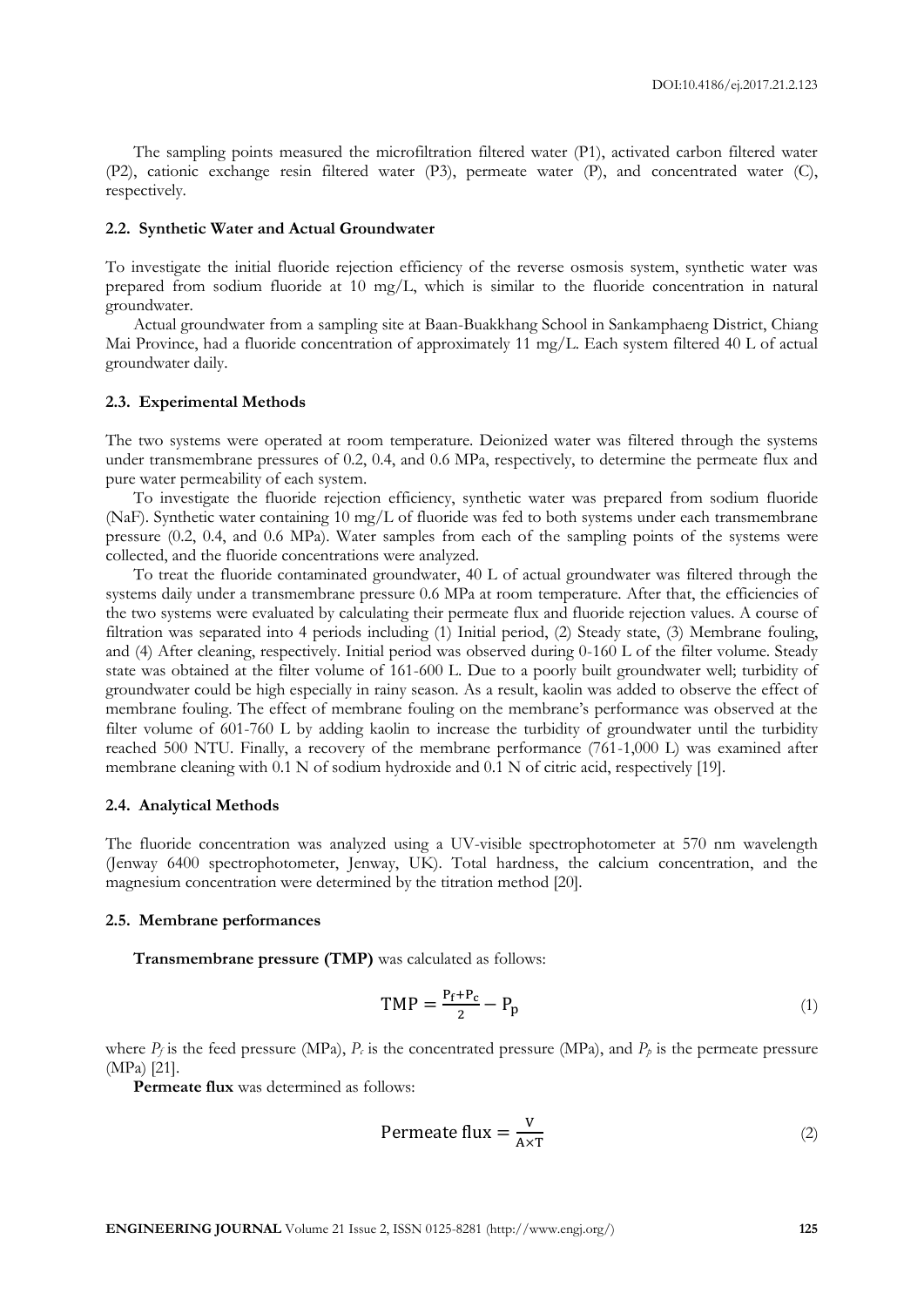where V is the permeate volume  $(m^3)$ , A is the specific surface area of the membrane  $(m^2)$ , and T is the time (s).

**Fluoride rejection (%)** was computed as follows:

Fluoride rejection = 
$$
\left[1 - \frac{C_p}{C_f}\right] \times 100
$$
 (3)

where  $C_p$  is the fluoride concentration of the permeate water (mg/L) and  $C_f$  is the fluoride concentration of the feed water (mg/L).

# **3. Results and Discussion**

# **3.1. Groundwater Characteristics**

Groundwater characteristics are listed as follows (Tables 1 and 2). As mentioned above, the course of filtration was divided into 4 periods: an initial period, a steady-state period, a membrane fouling period, and an after cleaning period.

|                                    | Parameter     |                    |                                        |                    |  |
|------------------------------------|---------------|--------------------|----------------------------------------|--------------------|--|
| Period                             | pH            | EC<br>$(\mu S/cm)$ | Alkalinity<br>$(mg/L)$ as<br>$CaCO3$ ) | Turbidity<br>(NTU) |  |
| Initial                            | $8.0 \pm 0.1$ | $623 \pm 2$        | $54 \pm 2$                             | $0.20 \pm 0.1$     |  |
| Steady state                       | $7.8 \pm 0.1$ | $525 \pm 10$       | $52 \pm 4$                             | $0.20 \pm 0.1$     |  |
| Membrane fouling<br>(kaolin added) | $7.9 \pm 0.2$ | $590 \pm 23$       | $52 \pm 2$                             | $528 \pm 42$       |  |
| After cleaning                     | $7.8 \pm 0.1$ | $531 \pm 35$       | $52 \pm 4$                             | $0.46 \pm 0.1$     |  |

Table 1. Groundwater characteristics (pH, EC, alkalinity, turbidity).

Table 2. Groundwater characteristics (fluoride, calcium, magnesium).

| Period                          | Parameter         |               |               |  |
|---------------------------------|-------------------|---------------|---------------|--|
|                                 | Fluoride $(mg/L)$ | Calcium       | Magnesium     |  |
|                                 |                   | (mg/L)        | (mg/L)        |  |
| Initial                         | $10.5 \pm 0.4$    | $5.6 \pm 0.8$ | $5.1 \pm 1.2$ |  |
| Steady state                    | $11.2 \pm 0.5$    | $4.4 \pm 0.8$ | $3.1 \pm 0.4$ |  |
| Membrane fouling (kaolin added) | $11.8 \pm 0.8$    | $4.4 \pm 0.4$ | $3.3 \pm 0.4$ |  |
| After cleaning                  | $10.6 \pm 0.7$    | $5.0 \pm 0.2$ | $3.1 \pm 0.2$ |  |

The fluoride concentration in the actual groundwater (as collected) ranged from 10.5 to 11.8 mg/L, which was expressively higher than the fluoride concentration in drinking water standard of 0.7 mg/L [6]. The values of the pH, electrical conductivity, alkalinity, calcium concentration, and magnesium concentration were approximately 7.9, 567  $\mu$ S/cm, 53 mg/L as CaCO<sub>3</sub>, 4.9 mg/L, and 3.6 mg/L, respectively. Turbidity was relatively low (0.2-0.5 NTU) during the initial period, steady state period, and after cleaning period. However, the turbidity significantly increased to 528 NTU after kaolin was added.

# **3.2. Reverse Osmosis Membrane Properties**

**The pure water permeability** (*k*) of the reverse osmosis systems with and without pretreatments was obtained from a plot of the transmembrane pressures and pure water flux as shown in Fig. 2. The pure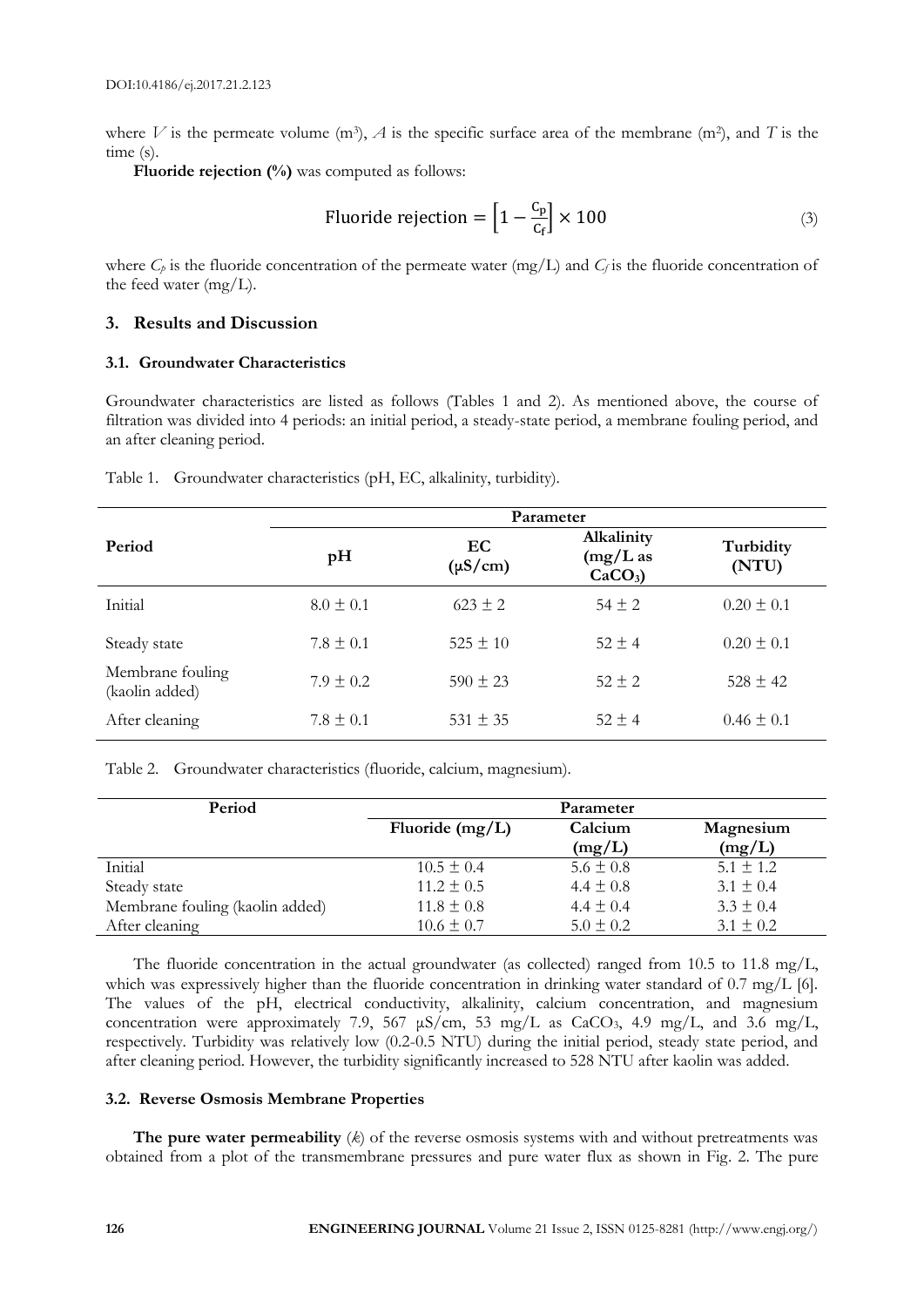water permeabilities were  $2.3 \times 10^{-5}$  and  $2.1 \times 10^{-5}$  m<sup>3</sup>/m<sup>2</sup>·s·MPa for the reverse osmosis systems with and without pretreatments, respectively.



Fig. 2. Pure water permeability of the reverse osmosis membranes.

**The fluoride rejection efficiency** at various transmembrane pressures of the reverse osmosis systems with and without pretreatments was evaluated. The results are illustrated in Fig. 3. The fluoride rejection efficiencies of the pretreatments under the three different transmembrane pressures, 0.2, 0.4, and 0.6 MPa, were 96%, 99%, and 99%, respectively. In the system without the pretreatments, the fluoride rejection efficiencies under the same transmembrane pressures of 0.2, 0.4, and 0.6 MPa were 90%, 91%, and 92%, respectively.

For the reverse osmosis membrane properties, since some of the residual ions were removed in the deionized water, it can be implied that the activated carbon filter and cationic exchange resin filter pretreatment units could provide clearer water and resulted in higher pure water permeability [21-22]. Moreover, it was observed that the system with the activated carbon filter and cationic exchange resin filter pretreatments provided better fluoride rejection. The activated carbon and cationic exchange resin could have retained some ions contained in the feed solution, resulting in the low concentration polarization on the membrane surface [18, 23-24]. Consequently, higher fluoride rejection efficiency was obtained.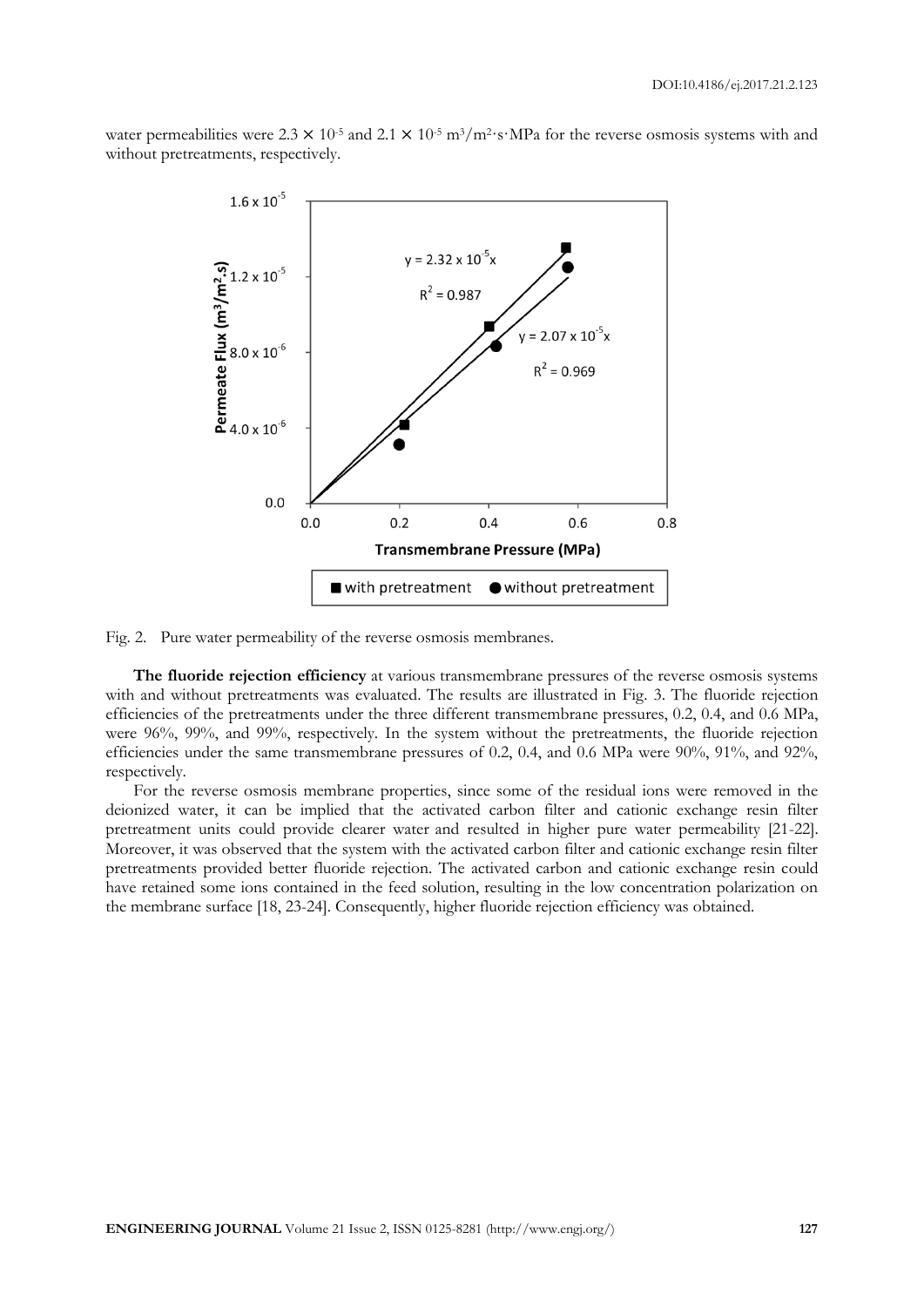

Fig. 3. Fluoride rejection efficiency.



Fig. 4. Permeate flux during the course of filtration.

**Effects of activated carbon and cationic exchange resin filters on total hardness reduction** are shown as follows. Table 3 shows the filtered groundwater at a sampling point P2. The system with the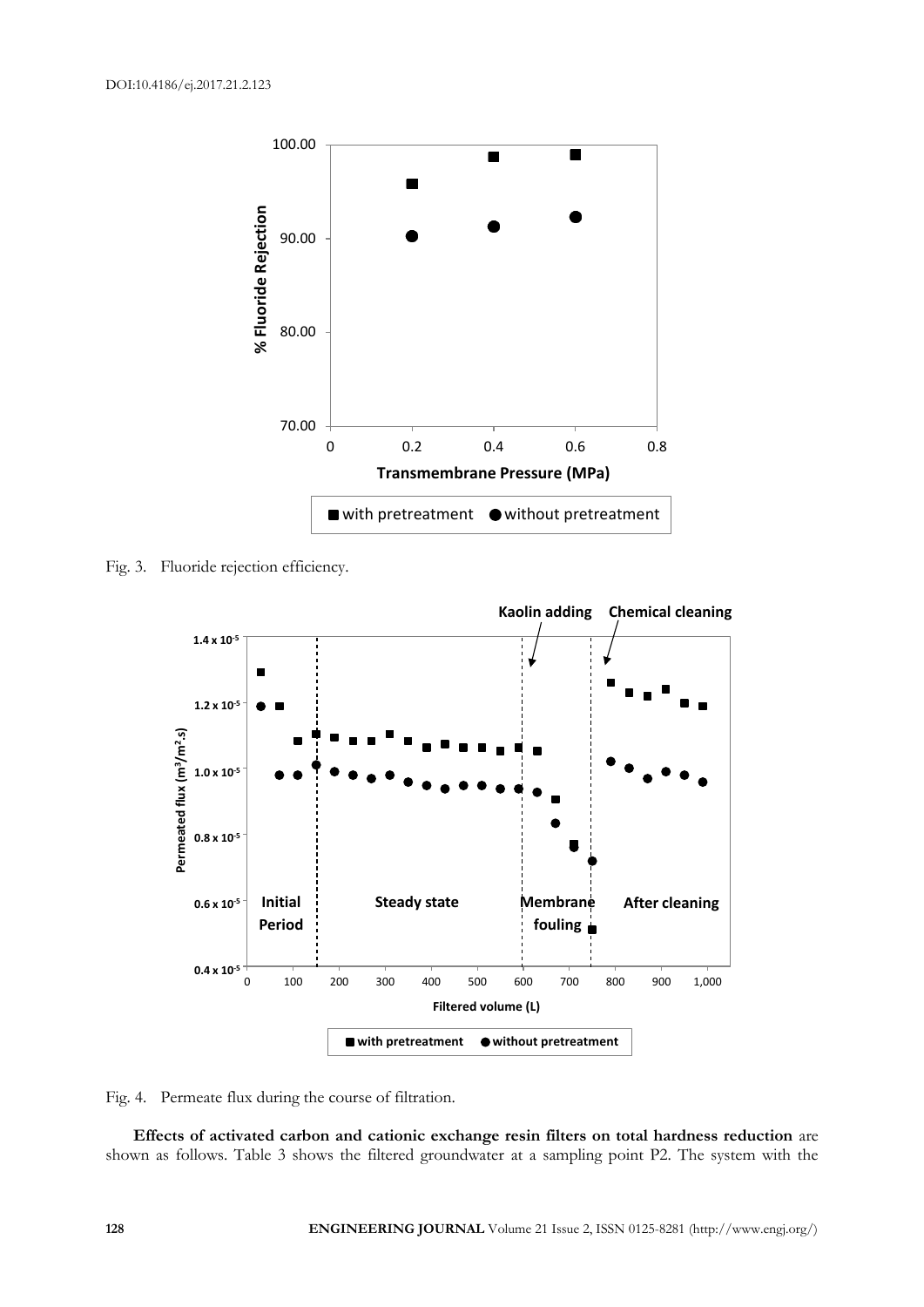pretreatments had lower total hardness than the other system. They averaged  $10.2$  mg/L and  $24.6$  mg/L, respectively.

|                                    | Total hardness (mg/L)                                       |                |                                                    |  |
|------------------------------------|-------------------------------------------------------------|----------------|----------------------------------------------------|--|
| Period                             | Filtered groundwater<br>Influent<br>after pretreatment (P2) |                | Filtered groundwater without<br>pretreatments (P2) |  |
| Initial                            | $34.2 \pm 8.1$                                              | $5.0 \pm 1.4$  | $25.0 \pm 1.4$                                     |  |
| Steady state                       | $25.8 \pm 2.6$                                              | $10.3 \pm 0.6$ | $26.3 \pm 3.2$                                     |  |
| Membrane fouling<br>(kaolin added) | $25.0 \pm 1.4$                                              | $13.0 \pm 1.4$ | $24.5 \pm 0.7$                                     |  |
| After cleaning                     | $24.8 \pm 0.5$                                              | $12.5 \pm 0.7$ | $22.5 \pm 2.1$                                     |  |

Table 3. Total hardness in the filtered groundwater after filtration with and without pretreatments.

**Defluoridation** during the course of filtration was investigated as follows. As seen in the results in Fig. 5, higher fluoride rejection efficiencies were observed in the system with pretreatments throughout all the operational periods. The two systems were not stable in the initial period (0-160 L of filtered groundwater). The efficiencies gradually became constant at around 97% and 96% for the system with pretreatments and without pretreatments, respectively, at 161-600 L of filtered groundwater. In the membrane fouling period (601-760 L of filtered groundwater), the efficiencies decreased from the previous period. However, the efficiencies were recovered to 97% and 95% for system with pretreatments and without pretreatments, respectively, after chemical cleaning (761-1000 L of filtered groundwater).



Fig. 5. Fluoride rejection during the course of filtration.

Additionally, fluoride concentration in the permeate water of the system with pretreatments and system without pretreatments are reported in Table 4.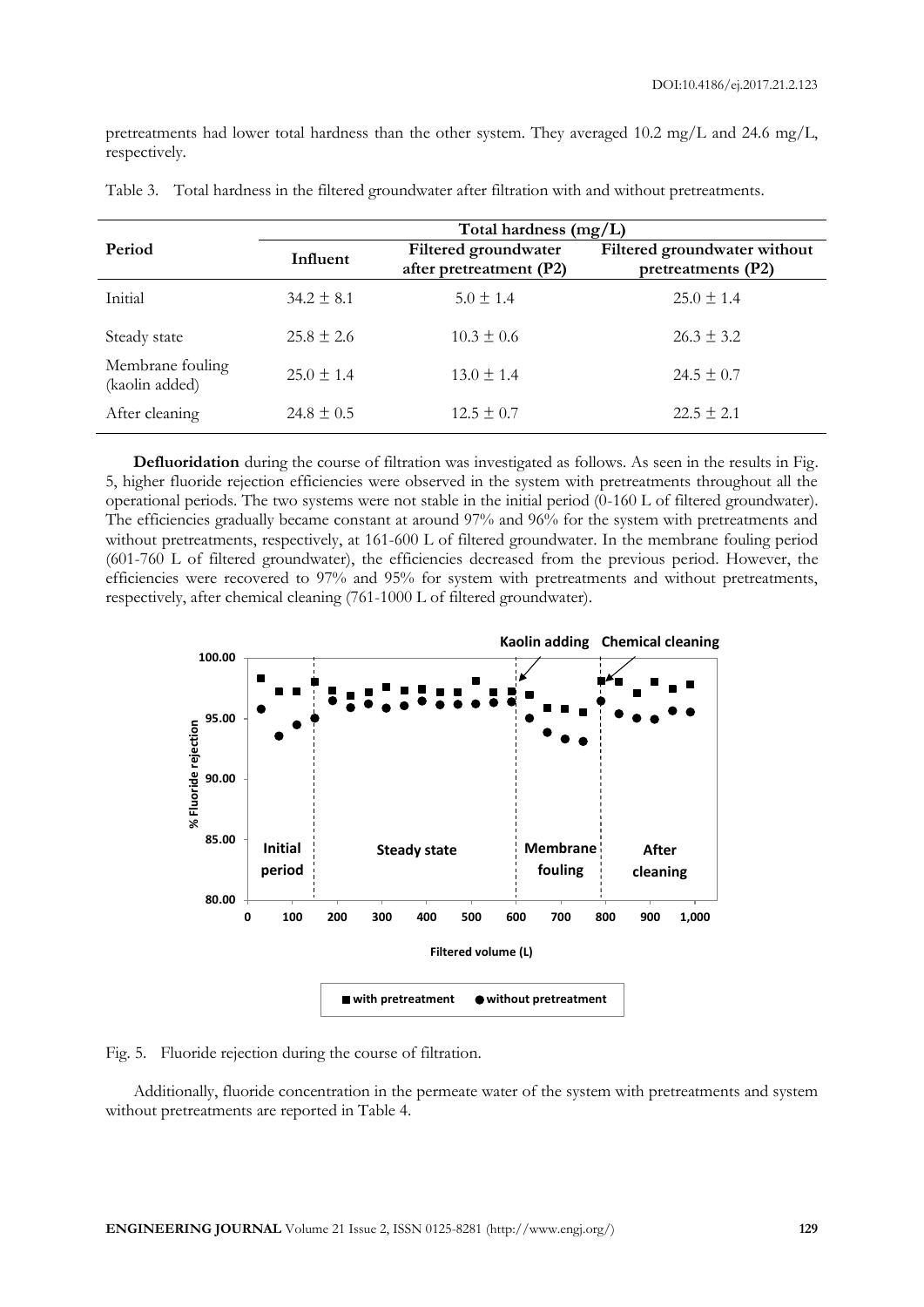| Period                          | Fluoride concentration $(mg/L)$ |                     |                        |
|---------------------------------|---------------------------------|---------------------|------------------------|
|                                 | Influent                        | Permeate water with | Permeate water without |
|                                 |                                 | pretreatments       | pretreatments          |
| Initial                         | $10.5 \pm 0.4$                  | $0.3 \pm 0.1$       | $0.6 \pm 0.1$          |
| Steady state                    | $10.9 \pm 0.5$                  | $0.3 \pm 0.1$       | $0.4 \pm 0.1$          |
| Membrane fouling (kaolin added) | $11.7 \pm 1.9$                  | $0.5 \pm 0.2$       | $0.7 \pm 0.3$          |
| After cleaning                  | $10.5 \pm 0.6$                  | $0.2 \pm 0.1$       | $0.5 \pm 0.1$          |

Table 4. Fluoride concentration in the permeate water of the system with pretreatments and system without pretreatments.

As can be seen in Table 4, the reverse osmosis system with pretreatments had higher fluoride rejection efficiencies than the system without pretreatments, as the efficiency of the pretreatment units prevented concentration polarization [23-24]. Influent fluoride concentration was measured prior to the reverse osmosis membrane filter. Nevertheless, the pretreatments did not help to remove fluoride. Fluoride concentrations at sampling points P1 and P2 were approximately 11.0 mg/L. In the initial and steady state periods, the fluoride concentration of the permeate water remained around 0.3 mg/L in the system with pretreatments, and 0.4-0.6 mg/L in the system without pretreatments. In the membrane fouling period, the fluoride concentration of the permeate water in the system with pretreatments was around 0.5 mg/L, which was higher than that of the previous period, but still lower than the standard (0.7 mg/L). Meanwhile, the fluoride concentration of the permeate water in the system without pretreatments increased to around 0.9 mg/L, which is above the standard [6]. After the cleaning period, the fluoride concentrations in the permeate water of the system with pretreatments and without pretreatments were around 0.2 and 0.5 mg/L, respectively, similar to the concentrations in initial and steady state periods. From a statistical analysis, the fluoride concentrations in permeate waters of the systems with and without pretreatments were significantly different (at p<0.05). Hence, the pretreatments were recommended to reduce the effect of membrane fouling on permeate water flux and quality.

While the activated carbon filter specializes in removing organic matter, color and odor from feed water by an adsorption process [25]. The cationic exchange resin filter can reduce cationic contamination, such as calcium and magnesium [26]. Put together, they increase the permeate flux and the fluoride rejection efficiency of reverse osmosis membranes.

# **4. Conclusion**

The reverse osmosis system using pretreatments had higher fluoride removal than the system without pretreatments, 97% compared to 95%, respectively. The fluoride concentrations of the permeate water were 0.3 and 0.4 mg/L, respectively. Moreover, the reverse osmosis system using pretreatments produced higher permeate flux than the system without pretreatments,  $1.1 \times 10^{-5}$  compared to  $9.6 \times 10^{-6}$  m<sup>3</sup>/m<sup>2</sup>·s, respectively.

When groundwater was added with Kaolin to study the fluoride rejection efficiency of the fouled membranes, it was found that the efficiency of the system with pretreatments decreased faster than that of the other system. After chemical cleaning, the permeate flux was recovered to 92% in the system with pretreatments, and 81% in the system without pretreatments. The fluoride concentrations in the permeate water of the two systems were recovered to concentrations that closely resembled the initial results. It was concluded that the pretreatment unit was necessary for the reverse osmosis system to maintain high fluoride rejection efficiency and have prolonged water production capacity.

# **Acknowledgements**

This research was partially supported through grants from the Kurita Water and Environment Foundation (KWEF) and Center of Excellence on Hazardous Substance Management (HSM). Special thanks are delivered to the Intercountry Centre for Oral Health (ICOH) for proving supporting information and Baan-Buakkhang School in Sankamphaeng District, Chiang Mai Province, for providing the sampled groundwater. The authors thank the Department of Environmental Engineering, Faculty of Engineering, of Chiang Mai University for providing the laboratory and instruments.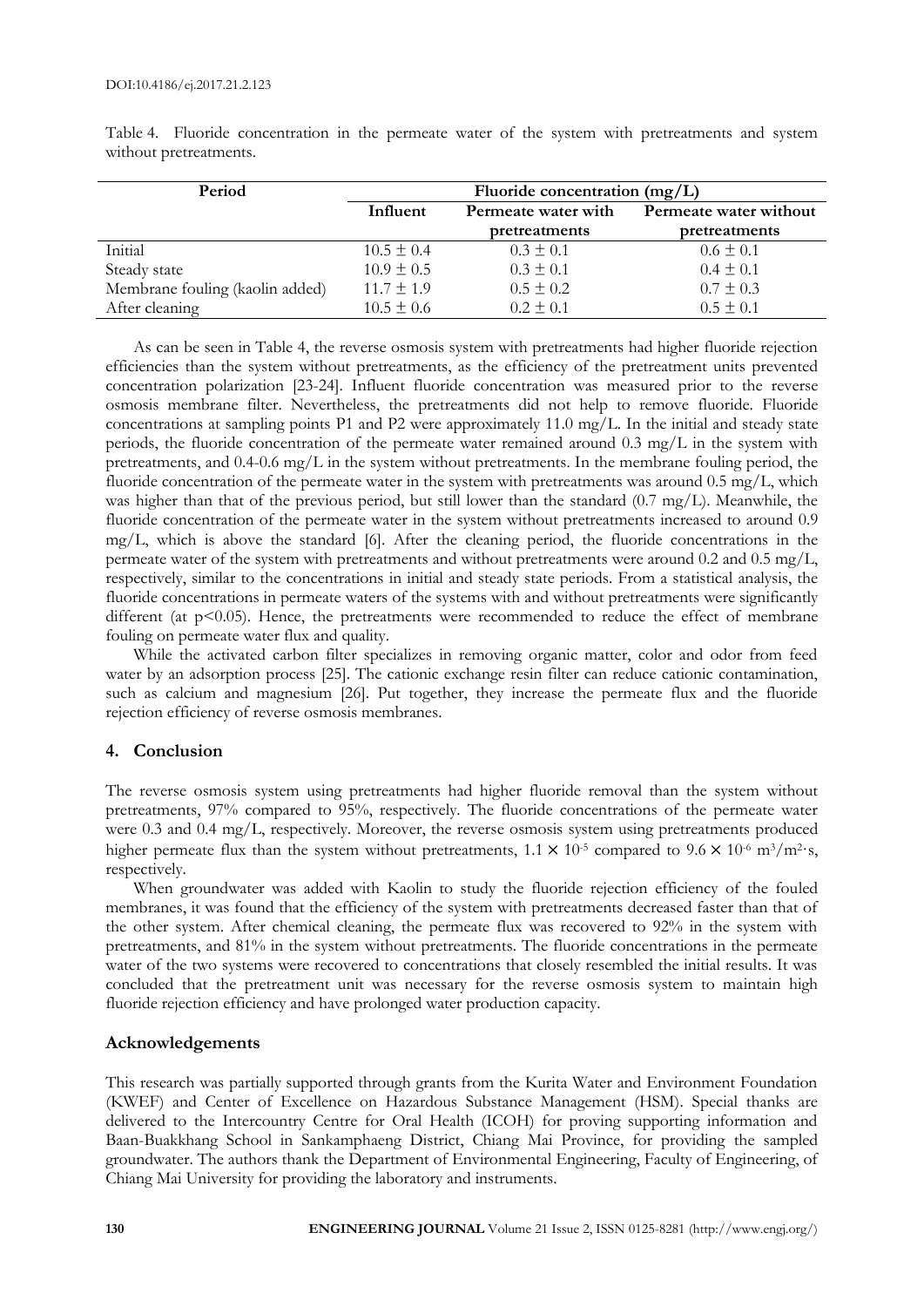# **References**

- [1] T. Takeda and S. Takizawa, "Reducing the impact of fluoride intake in Thailand," *Asian Water*, vol. 23, pp. 22-26, 2007.
- [2] S. J. Gaciri and T. C. Davies, "The occurrence and geochemistry of fluoride in some natural waters of Kenya," *J. Hydrol.*, vol. 143, pp. 395–412, 1993.
- [3] D. Banks, C. Reimann, O. Røyset, H. Skarphagen, and O.M. Sæther, "Natural concentrations of major and trace elements in some Norwegian bedrock groundwaters," *Appl. Geochem.*, vol. 10, pp. 1–16, 1995.
- [4] D. R. R. Sarma and S. L. N. Rao, "Fluoride concentrations in ground waters of Visakhapatnam, India," *Bull. Environ. Contam. Toxicol.*, vol. 58, pp. 241-247, 1997.
- [5] W. S. Deshmukh, S. J. Attar, and M. D. Waghmare, "Investigation on sorption of fluoride in water using rice husk as an adsorbent," *Nat. Env. Poll. Tech.*, vol. 8, no. 2, pp. 217-223, 2009.
- [6] Ministry of Public Health of Thailand, "Drinking Water Standards," Bangkok, Thailand, 2002.
- [7] C. B. Dissanayake, "The fluoride problem in the groundwater of Sri Lanka environmental management and health," *Int. J. Environ. Stud.*, vol. 19, pp. 195–203, 1991.
- [8] W. M. Edmunds and P. Smedley, "Fluoride in natural waters. Essentials of medical geology: impacts of the natural environment on public health," in O. Selinus, B. Alloway, and J. A. Centeno, Eds. US: Academic Press, 2005, pp. 301–329.
- [9] J. Fawell, K. Bailey, J. Chilton, E. Dahi, L. Fewtrell, and Y. Magara, "Fluoride in drinking water," World Health Organization, London, 2006.
- [10] T. Takeda, A. Wongrueng, S. Takizawa, W. Choompolkul, S. Chaimongkol, and S. Wattanachira, "Estimation of fluoride intake sources and fluorosis among the population living in the Chiang Mai Basin," in *Proc. The XXVIIth Conference of the International Society for Fluoride Research*, Beijing, China, 2007, pp. 12-13.
- [11] M. McGrady, R. Ellwood, P. Srisilapanan, N. Korwanich, A. Taylor, M. Goodwin, and I. Pretty, "Dental fluorosis in populations from Chiang Mai, Thailand with different fluoride exposures-Paper 2: The ability of fluorescence imaging to detect differences in fluorosis prevalence and severity for different fluoride intakes from water," *BMC oral health*, vol. 12, no. 1, p. 33, 2012.
- [12] S. Takizawa, T. Takeda, A. Wongrueng, and S. Wattanachira, "Child-education program for the reduction of health risks due to fluoride in water sources in the Chiang Mai Basin, Thailand," *Water Sci. Technol.*, vol. 61, no. 9, pp. 2391-2397, 2010.
- [13] A. Wongrueng, B. Sookwong, P. Rakruam, and S. Wattanachira, "Kinetic adsorption of fluoride from an aqueous solution onto a dolomite sorbent," *Engineering Journal*, vol. 20, no. 3, pp. 1-9, 2016.
- [14] D. Depper, "R.O. for improved products in food and chemical industries and water treatment," *Desalination*, vol. 77, pp. 55-71, 1990.
- [15] M. Mulder, *Basic Principles of Membrane Technology*. Kluwer Academic Publishers, 1996.
- [16] M. Mohapatra, S. Anand, B. K. Mishra, D. E. Giles, and P. Singh, "Review of fluoride removal from drinking water," *J. Environ. Manage.*, vol. 91, pp. 67–77, 2009.
- [17] S. Jeong, S. Kim, L. Kim, M. Shin, S. Vigneswaran, T. V. Nguyen, and I. S. Kim, "Foulant analysis of a reverse osmosis membrane used pretreated seawater," *J. Membrane Sci.*, vol. 428, pp. 434–444, 2013.
- [18] S. Jamaly, N. N. Darwish, I. Ahmed, and S. W. Hasan, "A short review on reverse osmosis pretreatment technologies," *Desalination*, vol. 354, pp. 30-38, 2014.
- [19] P. Samornkraisorakit. (2001). *Advanced Water Treatment. Training Course Yokohama Training Program in Japan*. [Online]. Available: http://www.mwa.co.th/download/prd01/water\_technology/pdf
- [20] APHA, AWWA and WEF, *Standard Method for the Examination of Water and Wastewater*, 20<sup>th</sup> ed. American Public Health Association, Washington, D.C., U.S.A, 1998.
- [21] S. Chaimongkol, "Effects of cations and temperature on defluoridation by ultra low pressure reverse osmosis membrane and nanomembrane," Master of Environmental Engineering thesis, Department of Environmental Engineering, Faculty of Engineering, Chiang Mai University, 2008.
- [22] D. Bhattacharyya and M. E. Williams, *Membrane Handbook Vol. I*. New York: Van Nostrand Reinhold, 1992, pp. 265-353.
- [23] L. Zeman and A. Zydney, *Microfiltration and Ultrafiltration, Principles and Application*. New York: Marcel Dekker, 1996, p. 350.